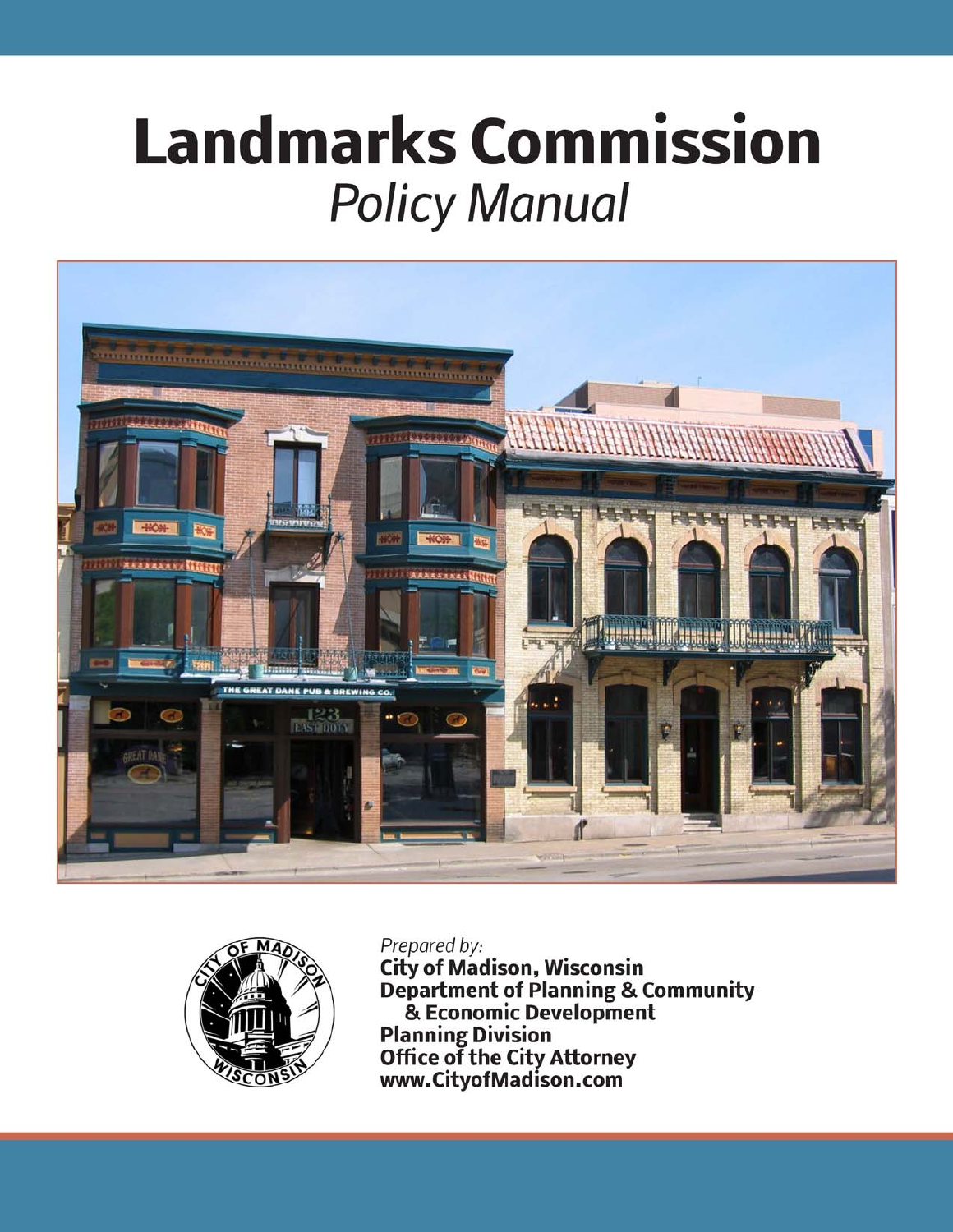#### Adopted by the City of Madison Landmarks Commission November 1, 2021

Anna Andrzejewski, Chair Katie Kaliszewski, Vice Chair Arvina Martin, Alder David W. J. McLean Richard Arnesen Maurice Taylor

Heather L. Bailey, Preservation Planner Heather Stouder, Planning Division Director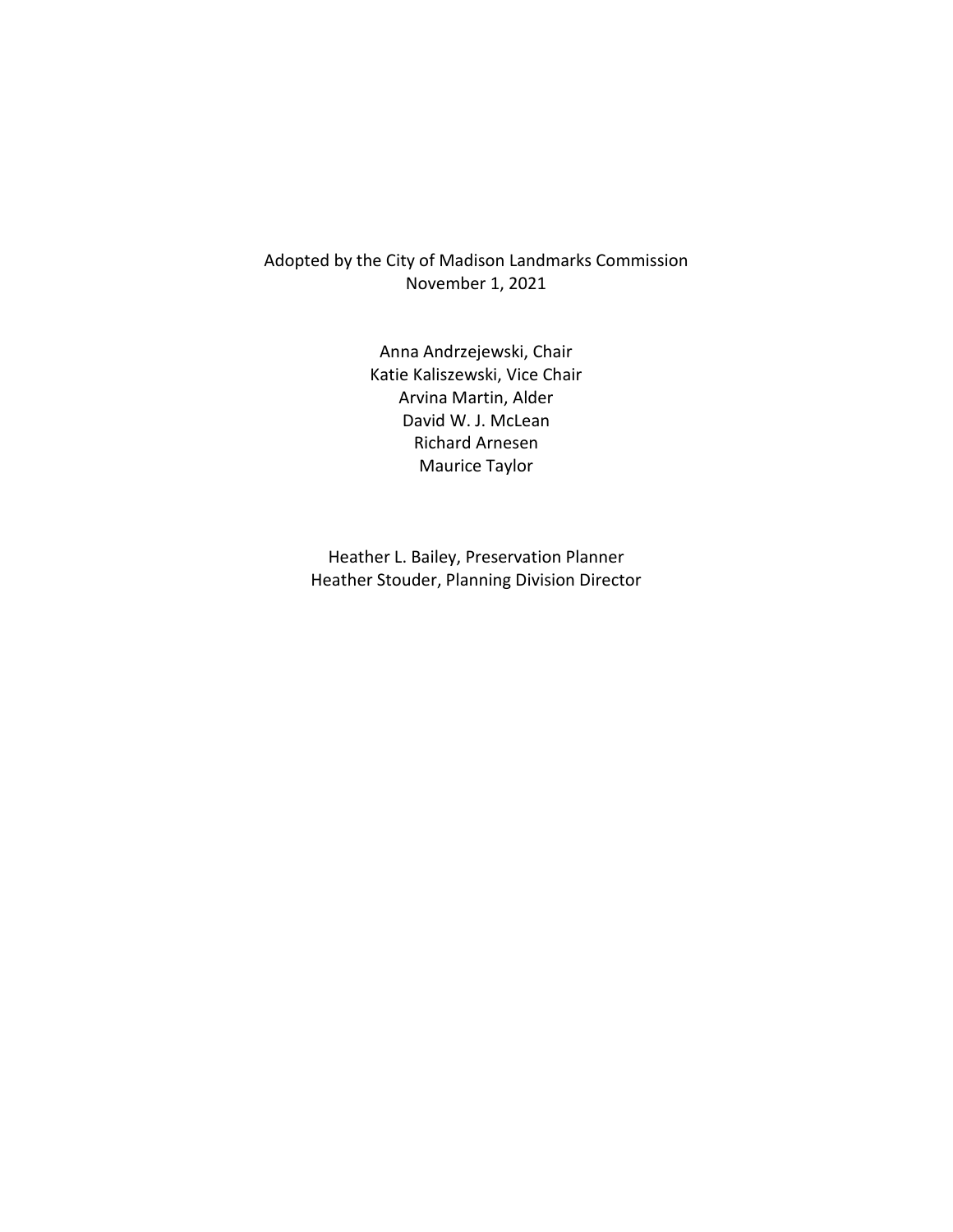### **Table of Contents**

|                                                      | 1                 |
|------------------------------------------------------|-------------------|
|                                                      | 1                 |
|                                                      |                   |
|                                                      |                   |
|                                                      |                   |
|                                                      |                   |
|                                                      |                   |
|                                                      |                   |
|                                                      |                   |
| 1.                                                   |                   |
| 2.                                                   |                   |
| 3.                                                   |                   |
| 4.                                                   |                   |
| 5.                                                   |                   |
|                                                      |                   |
|                                                      |                   |
| j) Reports                                           |                   |
|                                                      |                   |
|                                                      |                   |
|                                                      |                   |
|                                                      | -6                |
|                                                      |                   |
|                                                      |                   |
|                                                      |                   |
|                                                      |                   |
|                                                      |                   |
|                                                      |                   |
| 1.                                                   |                   |
| 2.                                                   |                   |
| 3.                                                   |                   |
| 4.                                                   |                   |
| 5. Tribal Consultation for Archaeological Sites9     |                   |
|                                                      | 10                |
|                                                      |                   |
| b) Regular Review of Policy and Procedure Manual  10 |                   |
|                                                      |                   |
|                                                      | $12 \overline{ }$ |
|                                                      | 13                |
| 14                                                   |                   |
|                                                      | 14                |
|                                                      | 15                |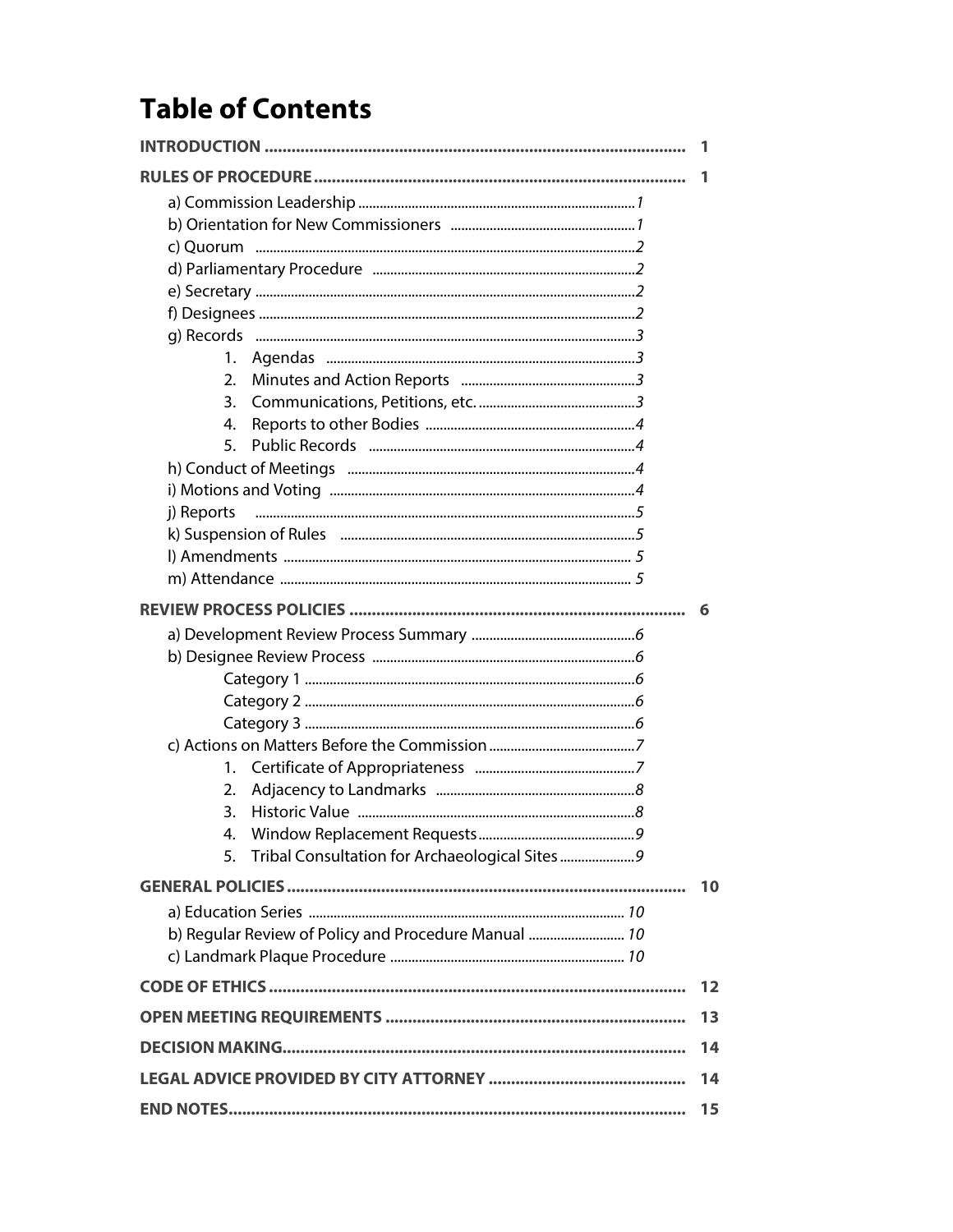### **INTRODUCTION**

The purpose of this basic policy and procedures manual is to put into one document a list of the current activities, procedures and basic policies of the City of Madison Landmarks Commission.

This manual is general in nature, but includes helpful references to specific ordinances further describing the role of the Landmarks Commission.

The Landmarks Commission is given authority by Madison General Ordinances Chapters 33, 41, and 28, which specify the criteria for actions by the Commission or places the Commission in an advisory role.

In compliance with Chapter 33.01(9)(b), the Landmarks Commission may adopt rules of procedure. Se[e Madison General Ordinances 33.01\(9\)\(b\).](https://library.municode.com/wi/madison/codes/code_of_ordinances)

### **RULES OF PROCEDURE**

The following rules of procedure were adopted by the Landmarks Commission ("the Commission") to facilitate the performance of its duties and the exercising of its powers as outlined in the Madison General Ordinances.

#### **a) Commission Leadership**

In June of odd numbered years, the Commission shall elect a Chair and a Vice-Chair. In the absence of the Chair, the Vice-Chair shall serve as Chair. In the absence of both the Chair and Vice-Chair, the Commission shall select an acting Chair from its membership.

The Preservation Planner or her/his designee shall serve as Secretary to the Commission.

#### **b) Orientation for New Commissioners**

As new Commission members are appointed, each shall be furnished with a membership roster, calendar of meeting dates, a Policy and Procedures Manual that includes rules of procedure, relevant ordinances and standards, maps of local historic districts, and a list of designated landmarks. Staff will schedule orientation meetings with new members to provide information and review policy and procedures. New members are encouraged to attend the training sessions offered for all city boards and commissions on rules governing open records and open meetings, as well as ethical standards of conduct. They are also encouraged to view the Historic Preservation Commission Training online instruction offered by the Wisconsin Historical Society.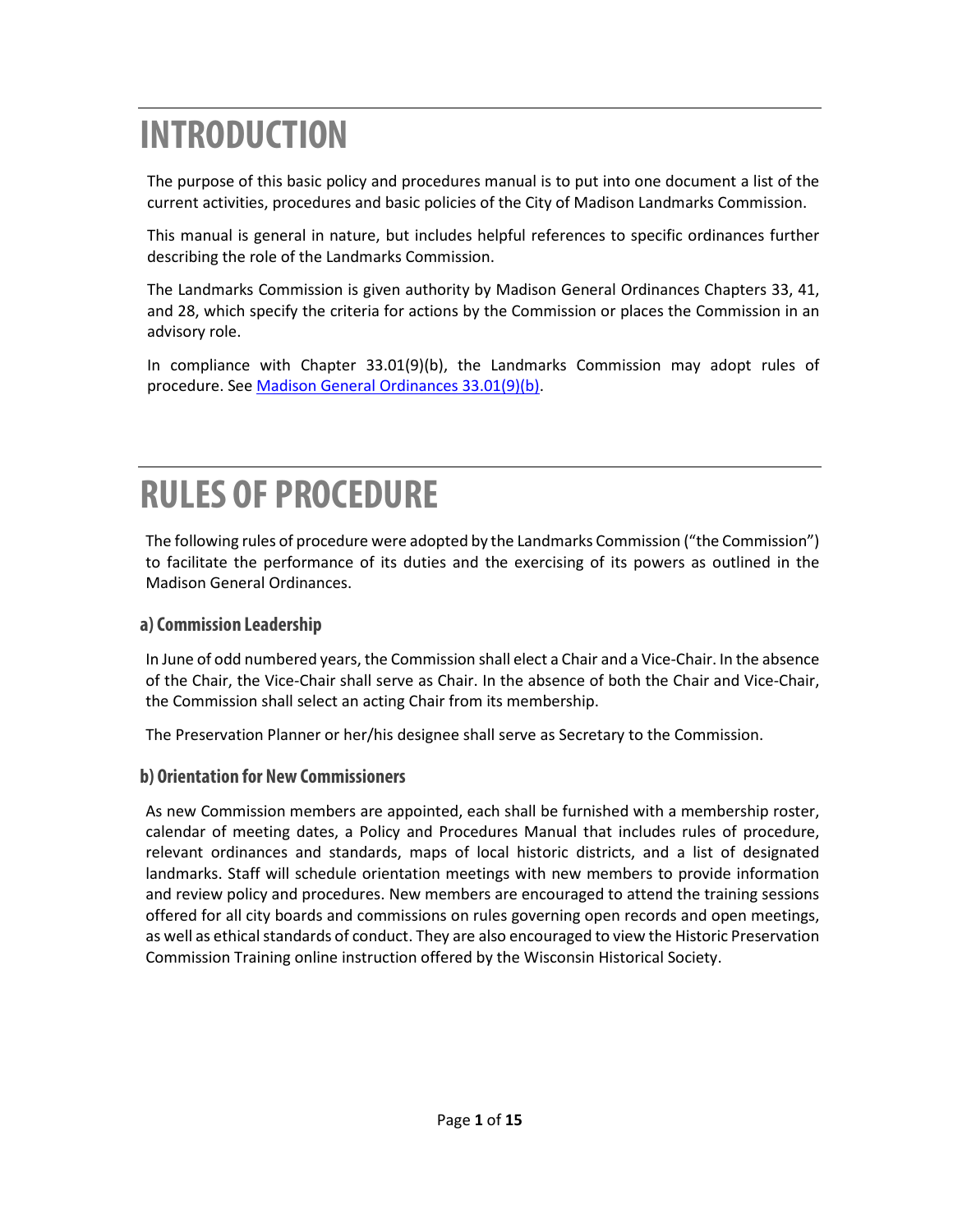#### **c) Quorum**

Four members shall constitute a quorum for the transaction of business and the taking of official action. A majority of the quorum present is required for approval of a project. In cases where a vote of the Chair will change the outcome of a project, the Chair must vote. Whenever a quorum is not present within fifteen (15) minutes of the scheduled meeting time, the Commission shall adjourn without taking any action, except that it may set a date and time for its next meeting. See [Madison General Ordinances 33.01\(8\).](http://library.municode.com/index.aspx?clientId=50000)

#### **d) Parliamentary Procedure**

Robert's Rules of Order shall govern parliamentary procedure in Commission meetings, except that any Madison General Ordinance or Commission procedural rule shall take precedence over Robert's Rules of Order.

The Landmarks Commission is required to utilize the Common Council's process for Reconsideration. See [Madison General Ordinances](http://library.municode.com/index.aspx?clientId=50000) 2.21 (2013).

The following processes will differ from Robert's Rules of Order: (a list will be provided here if typical processes are found to differ)

#### **e) Secretary**

The Preservation Planner is a staff member of the Department of Planning and Community and Economic Development, Planning Division. The Preservation Planner shall serve as the Secretary of the Landmarks Commission and carry out the duties that the Landmarks Commission properly delegates to the Preservation Planner under Chapter 41. In carrying out those duties, the Preservation Planner shall exercise his or her own professional judgment and expertise, consistent with Chapter 41 and subject to general oversight by the Landmarks Commission.

#### **f) Designees**

The Historic Preservation Ordinance allows the Landmarks Commission to identify designees for the purposes of approving projects that will have little effect on the exterior appearance of the property. The Secretary shall be the designee. The Secretary and the Landmarks Commission shall appoint other designees as appropriate and revise this document as required.

As Secretary, the Preservation Planner is hereby appointed as the designee of the Commission and is able to review Category 1, 2 and 3 projects. William Fruhling, Rebecca Cnare, and Dan McAuliffe are hereby appointed to review Category 1 and Category 2 projects. When the Preservation Planner is unavailable, William Fruhling, Rebecca Cnare, or Dan McAuliffe may review Category 3 projects and act as the Secretary of the Commission. Building Inspection Support staff and Plan Review & Permitting staff are hereby appointed to review Category 2 projects. Please refer to the Designee Review Process on page 6.

#### **No one else is permitted to issue Certificates of Appropriateness on behalf of the Landmarks Commission**.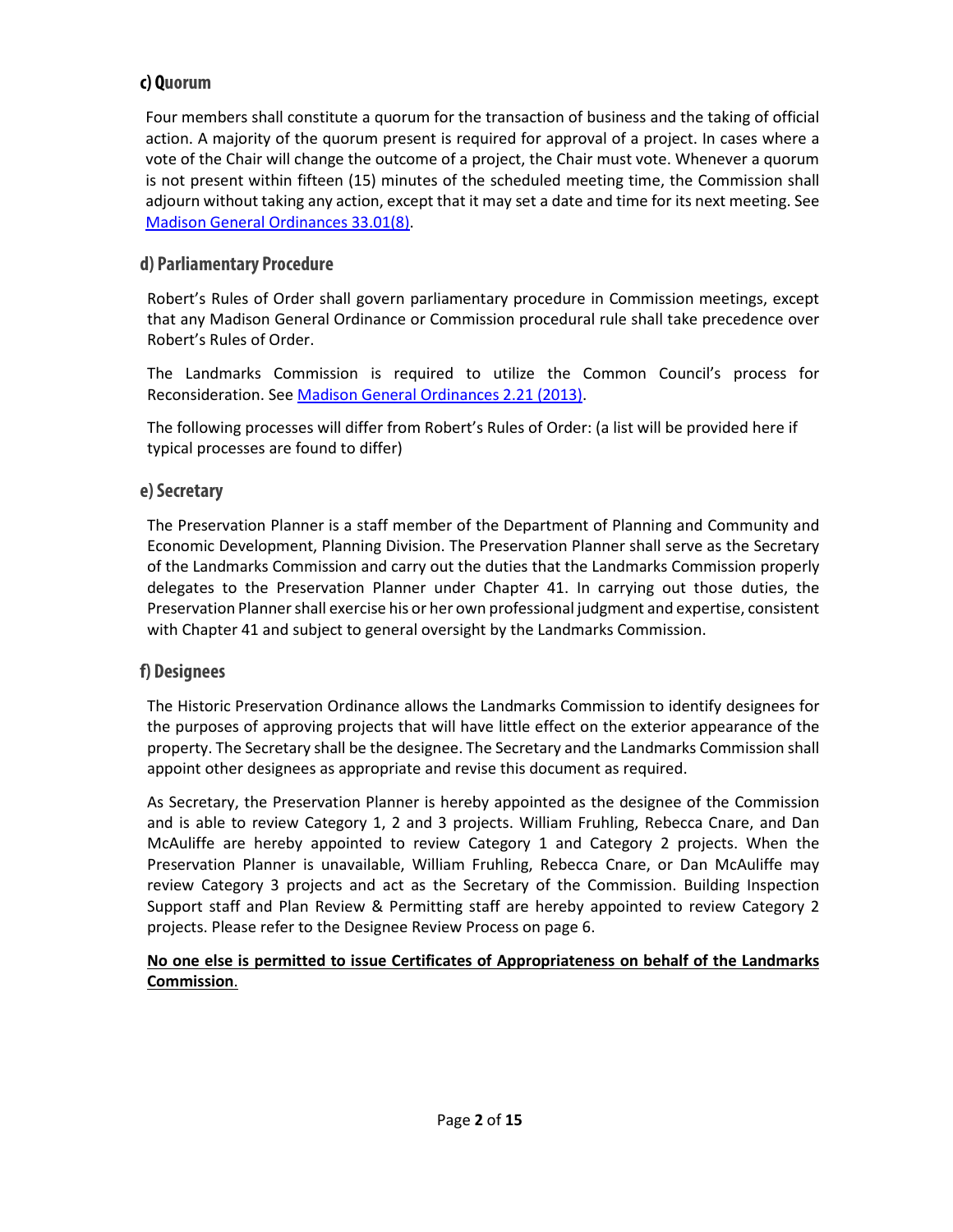#### **g) Records**

1. Agendas

The Secretary shall prepare an agenda for each meeting. The agenda shall be approved by the Chair. The agenda appears on the City's Legislative Information Center website, which is available on the main City website.

The order of business will be as follows:

- I. Roll Call
- II. Minutes
- III. Public Comment
- IV. Disclosures and Recusals
- V. Requests for Certificates of Appropriateness (requiring a public hearing)
- VI. Request for Certificates of Appropriateness (not requiring a public hearing)
- VII. Adjacency to Landmarks Advisory Recommendations
- VIII. Buildings Proposed for Demolition
- IX. New Business
- X. Unfinished Business
- XI. Regular Business
- XII. Secretary's Report
- XIII. Adjournment

All requests to be placed on the Commission agenda shall be received by the Planning Division Office by the submission deadline. The Secretary shall determine whether the submissions are complete and in proper form.

2. Minutes and Action Reports

The Secretary shall prepare the minutes for each meeting. The minutes appear on the City's Legislative Information Center website, which is available on the main City website.

A copy of the minutes of the past meeting is provided with the agenda for the next meeting. The originals of the Commission minutes are kept in the Planning Division Office.

The Secretary shall prepare the action reports for each meeting. The action reports shall be reviewed as part of the meeting minutes. The Secretary shall provide the action reports of the Commission to other Commissions or staff persons as required by ordinance, as needed for the development review process, or for facilitation of the preservation program.

3. Communications, Petitions, etc.

All communications, petitions, and reports should be addressed to the Commission and delivered or mailed to the Secretary. Commission members shall report and forward to the Secretary any individual communications they receive.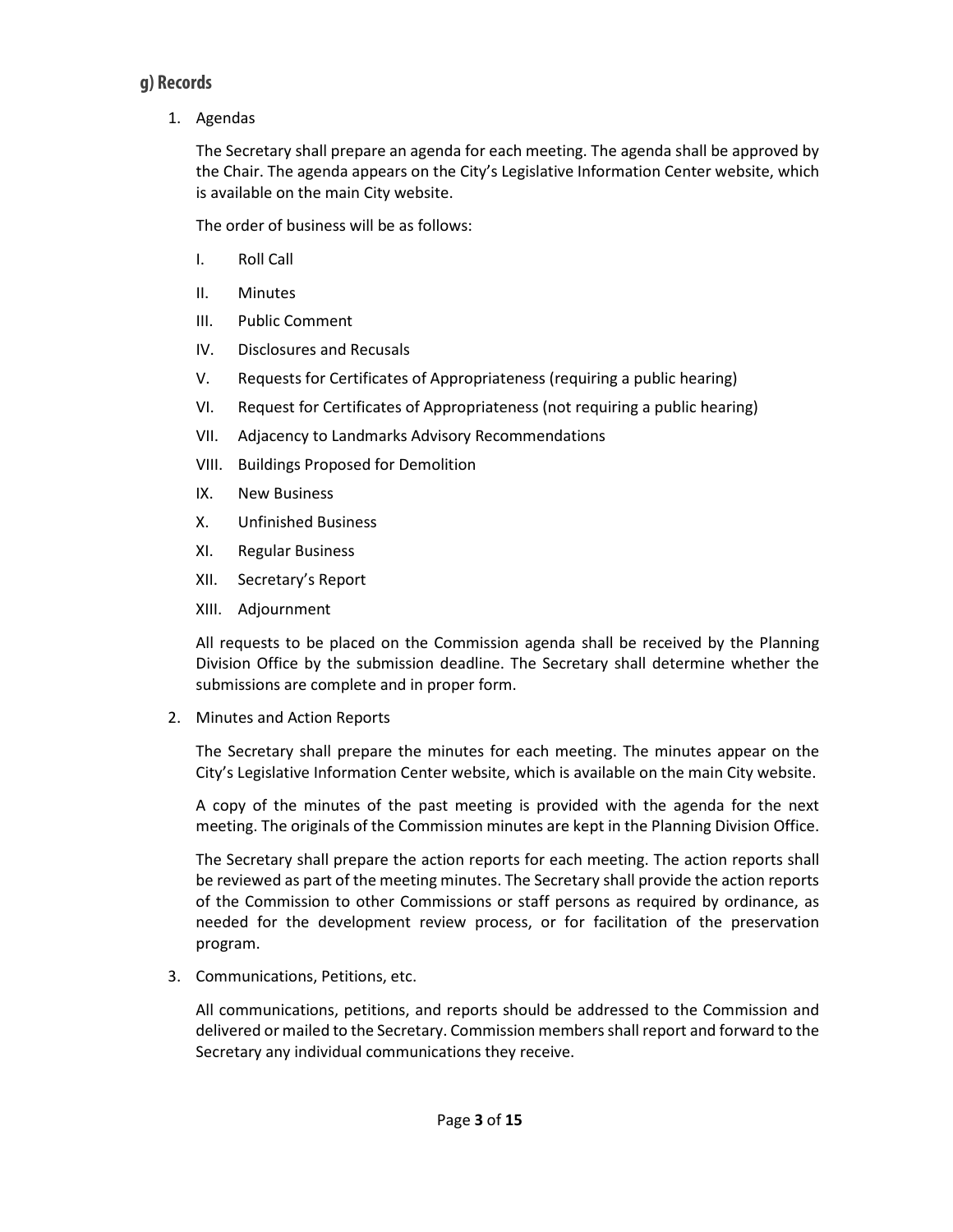Written comments should be submitted 24 hours in advance of the meeting. Comments received less than 24 hours in advance of the meeting may not be processed for review at the meeting, but will be added to the public record as time allows.

 4. Reports to other Bodies (the Urban Design Commission, Plan Commission, and Common Council)

The Secretary shall report the action of the Commission to the Urban Design Commission, Plan Commission and Common Council on all matters as appropriate.

The Secretary shall provide the action reports of the Commission to other Commissions or staff persons as required by ordinance, as needed for the development review process, or for facilitation of the preservation program.

5. Public Record

All Commission agendas, meeting minutes, action reports, communications, petitions, and miscellaneous reports shall be available on the City's Legislative Information Center website, which is available on the main City website.

#### **h) Conduct of Meetings**

Members of the public who wish to speak on agenda items shall register to speak by completing a registration form. Sign in shall be allowed up to the time of discussion for each agenda item.

Testimony on non-public hearing items before the Commission is limited to three (3) minutes and on public hearing items is limited to five (5) minutes; additional time may be allowed with the consent of the Commission. The Chair and Secretary shall monitor the time.

The Chair shall endeavor to keep testimony focused, and to maintain the decorum of the meeting.

No argumentative questioning of the Commission or speakers shall be permitted, and no member of the public may question another speaker. Speakers may direct questions to the Chair during their testimony; questions will be noted, and may be answered at the appropriate time during the hearing. Any Commission member may question a speaker on the facts presented or for clarification of a statement made.

Public testimony by Skype or phone or similar method shall be permitted subject to the discretion of the Chair and the Commission.

For the purposes of a public hearing, the Chair shall open the public hearing and call for alternate registrants for and against the subject under consideration. The name and address of each person appearing shall be stated. Upon conclusion of the public statements, the Chair shall close the public hearing. Once the hearing is closed, no member of the public may comment further unless the Commission votes to suspend its rules for this purpose.

Commission members may then ask questions of staff, make motions, engage in discussion, and vote on the item presented during the public hearing.

#### **i) Motions and Voting**

Motions shall be restated by the chair before a vote is taken. The name of the maker of a motion and of the person to second the motion shall be recorded.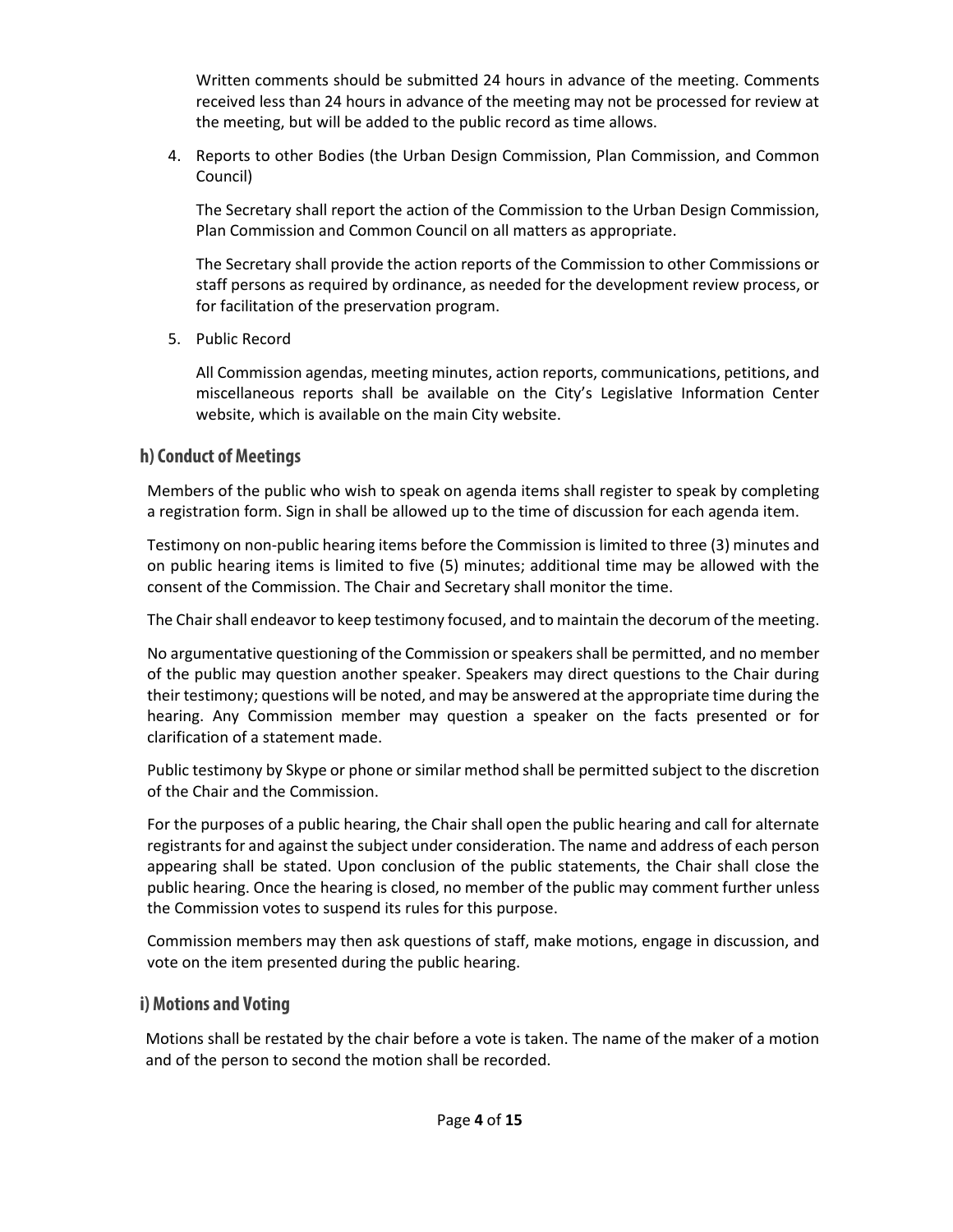The Chair may participate in discussion, questioning and debate, but will not make motions or vote on any matter unless to break a tie. Members of the Common Council who are not serving on the Commission likewise may participate in discussions, but may not make motions or vote on any matters.

Motions shall be passed by an affirmative vote with not less than a majority of the Commission in attendance. Voting shall be by voice. Any member of the Commission can request a roll call vote.

Please refer to the Review Process Policies, Actions on Matters Before the Commission on page 10.

#### **j) Reports**

The Commission may ask for reports and recommendations from the Secretary on any matters before it that are consistent with the annual work plan of the Preservation Planner.

#### **k)Suspension of Rules**

The Commission may suspend any of its procedural rules (except City and State Codes) by a majority vote of the members present.

#### **l) Amendments**

These rules, policies and procedures may be amended at any regular meeting by a majority vote of the members present. At a minimum, the Commission will review and update this document as necessary in May of even-numbered years and recorded with the City Clerk after being adopted by the Landmarks Commission.

#### **m) Attendance**

Commissioners shall endeavor to attend all regularly scheduled meetings of the Commission. Commissioners shall contact the Secretary to request an excused absence as soon as they are aware of a possible scheduling conflict. The City of Madison has specific rules for attendance that cannot be waived by Commission procedures and policies.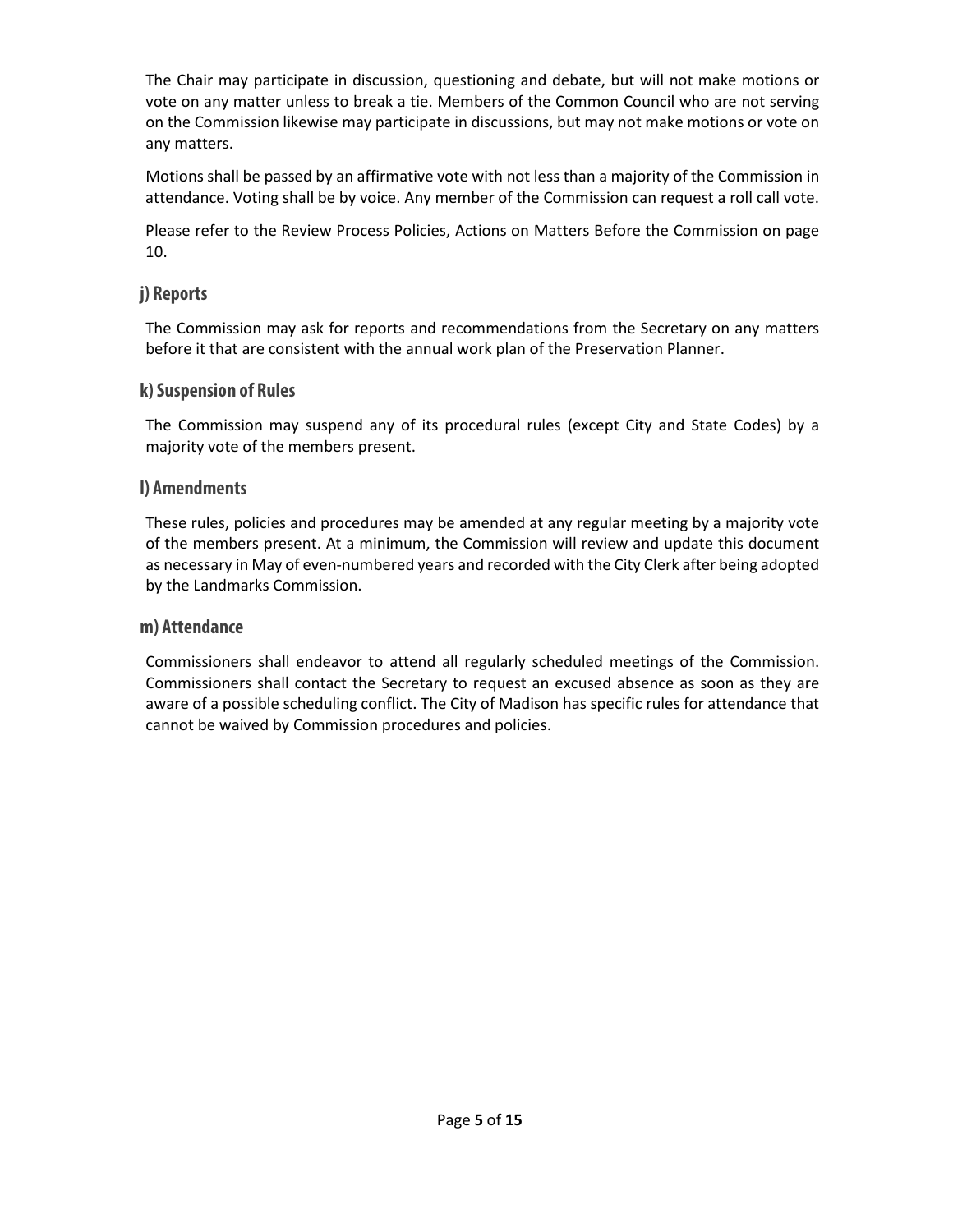### **REVIEW PROCESS POLICIES**

The following review process policies were adopted by the Landmarks Commission ("the Commission") to facilitate the performance of its duties and the exercising of its powers as outlined in the Madison General Ordinances.

#### **a) Development Review Process Summary**

The development review process varies based on the complexity of a proposal and the type of request involved. However, each process generally includes three stages; the pre-application stage, the commissions review stage, and the plan sign-off, permitting, and inspection stage.

The Landmarks Commission has final review authority in some instances. In other instances, the Commission is required to make an advisory recommendation to the Plan Commission and/or the Urban Design Commission. When review by multiple Commissions is required, the Landmarks Commission is typically the first Commission to take action in the development review process.

#### **b) Designee Review Process**

The Historic Preservation Ordinance allows the Landmarks Commission to identify designees for the purposes of approving projects that will have little effect on the exterior appearance of the property. The categories below indicate the types of projects that may be approved by designees. In all cases, the designees may use their discretion and send the request to the Commission for a formal review. Please refer to the Rules of Procedure, Designees, page 2.

#### Category 1:

1. In kind repairs to existing buildings/structures that will not change the appearance.

Category 2:

- 1. Reroofing projects which will replicate the use of three-in-one tab asphalt or fiberglass shingles or other rectangular asphalt or fiberglass shingles of similar scale or sawn wooden shingles. Reroofing with tile, slate or metal may be approved of there is historical documentation, physical evidence, or generally understood methodology or practice that the building once had a tile, slate or metal roof. Reroofing projects on buildings or parts of buildings with flat roofs or shed roofs that are not visible from the street may be approved. If a house is shingled in the French method, new shingles of the same design may be approved. Small attic ventilators that match the roof in color may be approved.
- 2. Replacement in-kind of exterior mechanical equipment when it maintains a similar size and configuration.
- 3. Handrails designed to be compatible with the style of the house.

#### Category 3:

- 1. Residing with narrow gauge clapboard composite, aluminum, or vinyl to the extent mandated by the Landmarks Ordinance on the following conditions:
	- The original material must be clapboard.
	- The new siding must approximate the width of the original siding.
	- Any decorative woodwork, such as molding on windows, decorative bargeboards, porch posts, spindles, etc., should be retained or covered with new material in such a way as to duplicate the appearance of the original. All trim should be from the siding. Soffits may be covered with aluminum, provided that they are ventilated.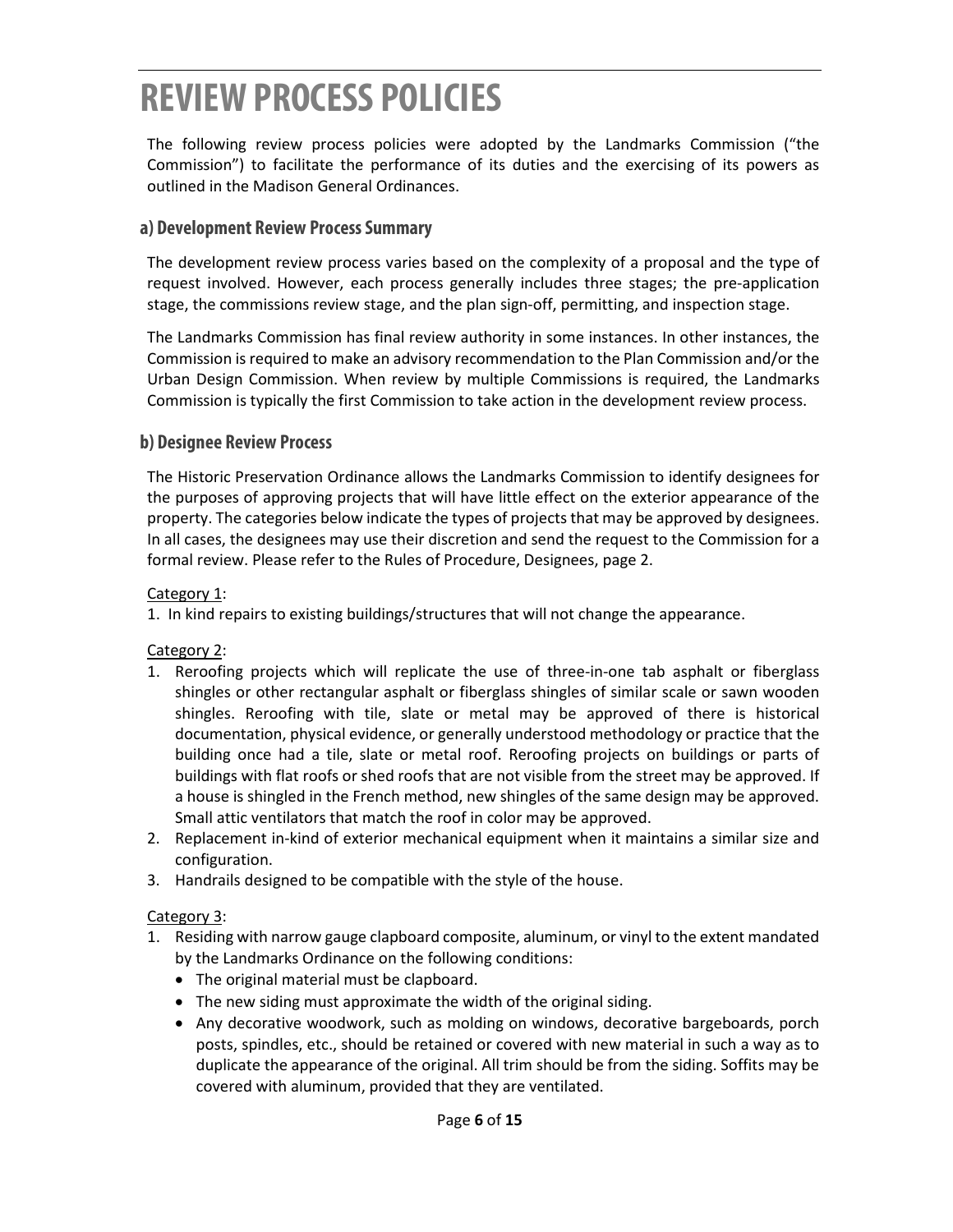- All later non-original layers of siding must be removed before the new siding is applied, or else all trim should be built up to project from the siding approximately the same amount as the original. Original siding must be retained and encapsulated.
- 2. Gutters and downspouts of enameled or anodized metal (not raw aluminum), provided that any decorative downspout or gutter details are retained. If existing gutters are raw aluminum and only parts are being replaced, then the designee(s) may approve matching the existing gutters.
- 3. Project that will result in only a minor change of appearance and that will not destroy significant architectural elements, such as converting a door to a window on the rear of the house, or adding a flat skylight on a roofline not visible from the street.
- 4. Projects that will result in a moderate change of appearance provided that there are compelling reasons for beginning work before the next Landmarks Commission meeting (such as emergency structural repairs or the onset of bad weather). Such projects must also be approved by the Chair of the Landmarks Commission, or in their absence the Vice Chair.
- 5. Replacement of the face of an existing sign with new information and the installation of awnings, provided that the proposed design will not detract from the character of the building or district.
- 6. The construction of a small garden shed in the rear yard of a property provided that the shed does not adversely affect the primary structure, is of simple design, with gable, hip or shed roof and provided that the shed design is compatible with the design of the house and the neighborhood.
- 7. Projects that restore the original appearance/condition using historic materials may be approved provided that there is historical documentation, physical evidence, or generally understood methodology.
- 8. Projects that have received a recent Certificate of Appropriateness from the Commission and require a minor modification (not a Minor Alteration) to that approval that does not destroy historic fabric or historic character and does not reverse or alter any portion of the project that was a significant part of the Commission discussion. Consistent with open meeting requirements, Staff may consult with members of the Commission.
- 9. Exterior alterations to sites that are adjacent to landmarks provided that the alterations are minor alterations and will result in only a minor change of appearance.

#### **c) Actions on Matters Before the Commission**

1. Certificate of Appropriateness

For any Certificate of Appropriateness where the Landmarks Commission approval is required, the Commission may take one of the following actions:

• The Commission shall *Approve* the Certificate of Appropriateness if it determines that the request meets the applicable standards for approval. The Commission may adopt conditions of approval for a project if it believes that those conditions will allow the project to meet the standards for approval.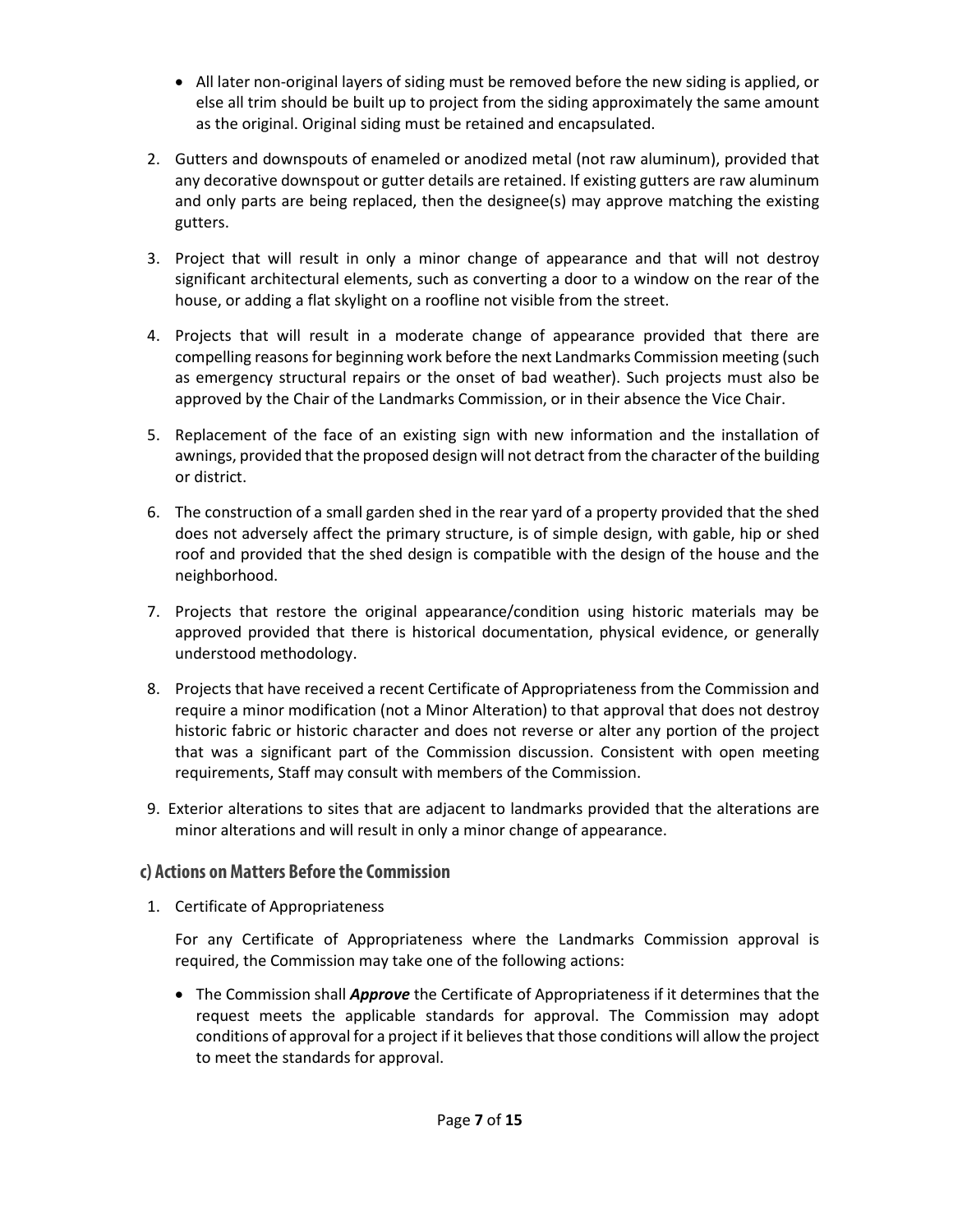- The Commission shall *Deny* the Certificate of Appropriateness if it feels the request does not meet the applicable standards for approval. In doing so, the Commission shall specifically state the standards that the request does not meet and the reasons why those standards are not met.
- The Commission shall *Refer* the matter to a future meeting if it believes that the request currently before it does not meet the applicable standards for approval but that it could with additional modification or if it determines that the Commission has not been provided with complete information to make a determination. A referral may also be requested by the applicant or by staff because the request is not, or may not be, procedurally ready to proceed. For any referral, the Commission should specify its reasons for referring the matter to a future meeting.
- 2. Adjacency to Landmarks Advisory Recommendation

 For any advisory recommendation related to adjacency to landmarks and landmark sites, the Commission shall use the language of section 28.144 to provide an advisory recommendation.

An example motion for an advisory recommendation may be similar to the following:

*"The Landmarks Commission finds that the proposed development is not so large or visually intrusive as to adversely affect the historic character and integrity of the adjacent landmark."* 

3. Historic Value Advisory Recommendation

 When advised by the Preservation Planner regarding a demolition request, the LC may provide a report to the Plan Commission on the historic, architectural or cultural significance of the structure for which a demolition permit is sought, to assist the Plan Commission in its determination of whether the standards of Chapter 28 are satisfied. The determination of historic value does not look at the proposed project for the site - only the historic value of the existing building.

For any advisory recommendation related to the historic value of buildings proposed for demolition, the Commission shall take one of the following actions:

- *a. The Commission finds that the building(s) has no known historic value.*
- *b. The Commission finds that the building(s) has historic value related to the vernacular context of Madison's built environment, or as the work/product of an architect of note, but the building itself is not historically, architecturally or culturally significant.*
- *c. The Commission finds that the building(s) has historic value based on architectural significance, cultural significance, historic significance, as the work/product of an architect of note, its status as a contributing structure in a National Register Historic District, and/or as an intact or rare example of a certain architectural style or method of construction.*

The Commission may also provide a separate report regarding a property proposed for demolition to the Plan Commission. This report can further describe the historic value of the property outside of the language of the actions above.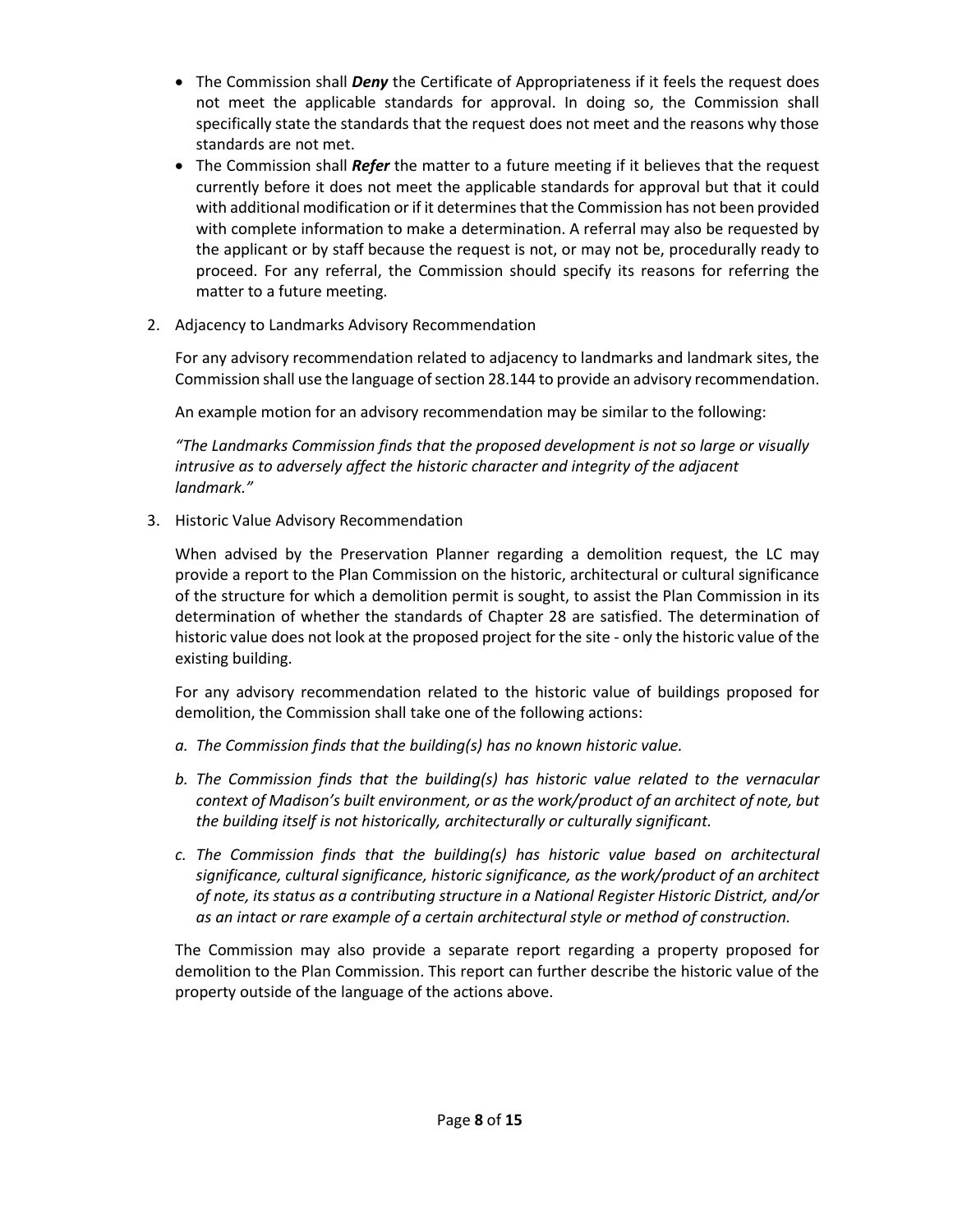#### 4. Window Replacement Requests

For window replacement applications, applicants shall provide information on whether the windows proposed for replacement are original to the structure or date to the period of significance for the landmark or historic district. If the windows are historic, the applicant must provide a 3<sup>rd</sup> party assessment of whether the windows are physically beyond repair and/or are not economically feasible to repair. This assessment must come from a contractor who completes window repair, such as a carpenter, painter, or general contractor.

An application will evaluate each window individually and provide a description of the window and window component dimensions of the existing window and the proposed replacement windows.

The Commission shall take one of the following actions:

- Determine if the proposed window is physically beyond repair and/or is not economically feasible to repair.
- If it is feasible and practical to repair the windows, then they must be repaired.
- If the window requires replacement, approve replacement products that are similar in design, color, scale, architectural appearance, and other visual qualities. The window size and component dimensions should be comparable.
- 5. Tribal Consultation for Archaeological Sites

For project requests that involve ground-disturbing activities on landmark sites with archaeology or human remains with tribal association, staff shall notify the Tribal Historic Preservation Offices of interested tribes about the proposed project and ask for comments or concerns related to the proposal. Staff will provide any tribal comments to the Landmarks Commission to incorporate into their review of the project proposal.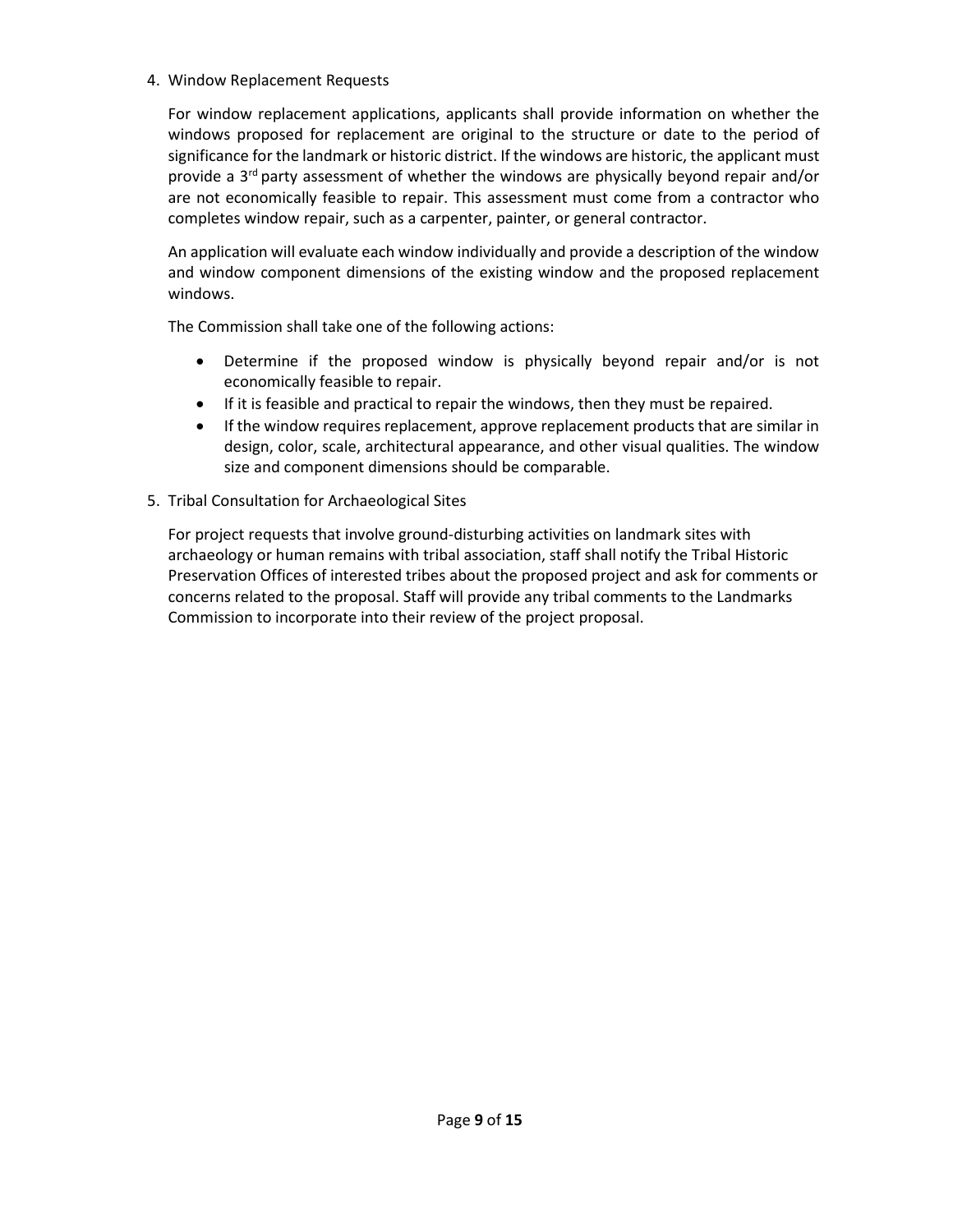### **GENERAL POLICIES**

The following general policies were adopted by the Commission to facilitate the performance of its duties and the exercising of its powers as outlined in the Madison General Ordinances.

#### **a) Education Series**

Each May, in recognition of national Historic Preservation month, the Landmarks Commission may host a public education and outreach session during a regularly scheduled or special meeting.

The Commission may prepare information packets for property owners related to maintenance of historic buildings.

#### **b) Regular Review of Policy and Procedure Manual**

At the beginning of each even numbered calendar year, the Landmarks Commission shall review the adopted policy and procedure document and make any revisions as needed. The adopted document shall be filed with the City Clerk's Office.

#### **c) Landmark Plaque Procedure**

According to 41.07(8), the City shall provide a plaque for a recently designated landmark site. Preservation staff will draft the text for the plaque using materials prepared for the nomination process. The text will include the items of interest as described in the Ordinance. Staff will allow the Owner to review the text and provide suggestions. Once the text has been reviewed by the Owner, staff will forward it to the Landmarks Commission for review and final approval.

According to the Ordinance, the plaque should be located so it is easily visible to passing pedestrians. Plaques should be mounted to building walls on or near the primary façade preferably near the entrance or on landscape elements including natural boulders or formed concrete bases. In some cases, the plaque could be mounted on fences or entrance piers. The plaque can be fabricated with horizontal or vertical format to work with the space provided. Staff should suggest a plaque location and coordinate with the property owner to select a final location. Under no circumstances, shall the plaque be located in a place that would obscure or damage unique architectural or character defining features. If a property owner is not agreeable to placing a plaque on the building, staff may locate the plaque on a concrete base on the street side of the terrace.

Typically, the plaques should be fabricated and installed within the 12 months after designation; however, it may be more cost effective to have numerous plaques fabricated and installed at once. Preservation staff will consider the most cost effective means when having plaques fabricated.

Plaques will have a uniform appearance and will have horizontal or vertical formats to complement the area selected for installation. The specifications are as follows:

| Size:     | $16''$ x 24" x $\frac{1}{2}$ " thick                                     |
|-----------|--------------------------------------------------------------------------|
| Material: | cast brushed aluminum                                                    |
|           | Background: painted black (satin finish)                                 |
| Texture:  | leatherette                                                              |
| Copy:     | raised TIMES ROMAN all caps. Not to exceed 500 characters. Silver color. |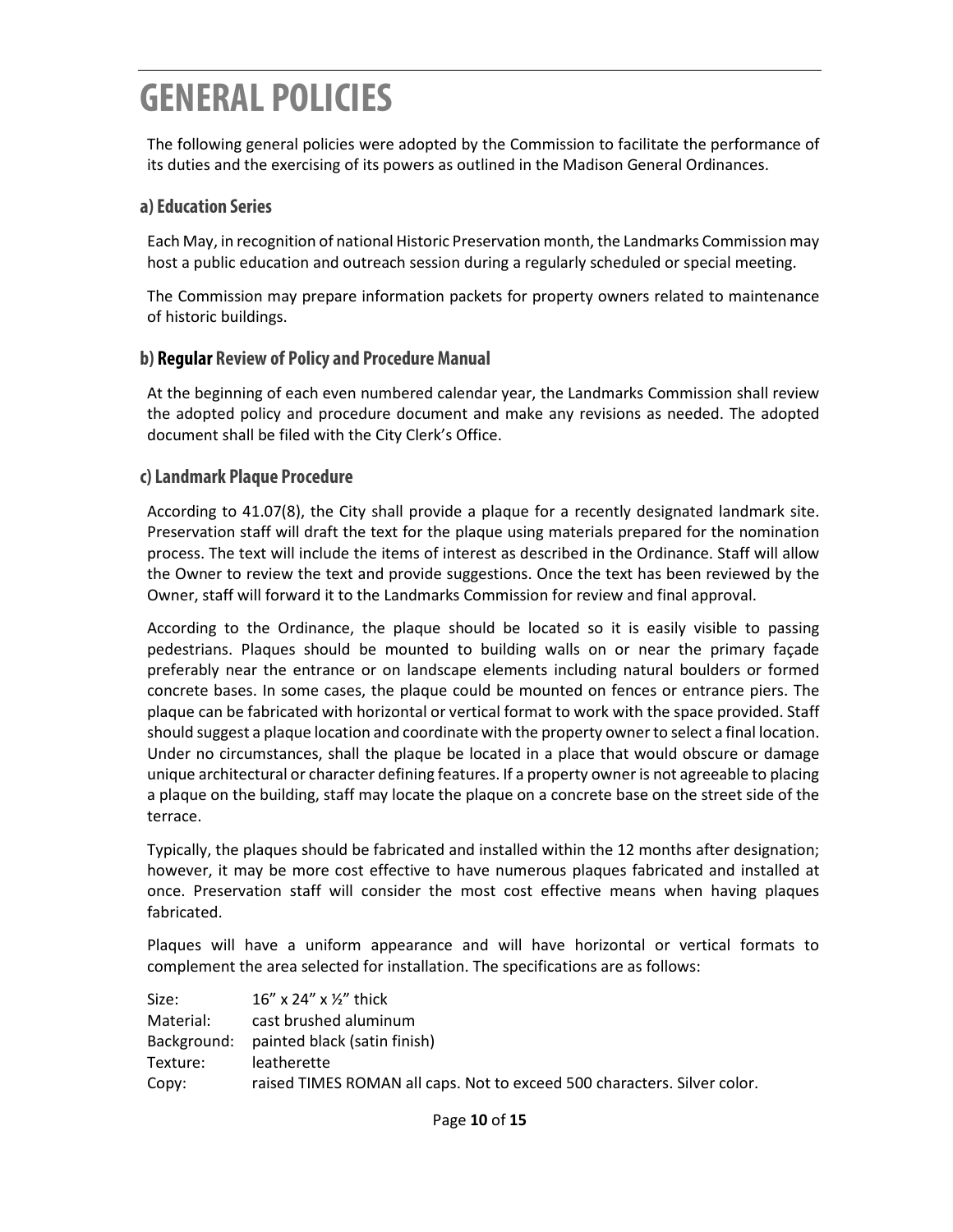Border: single line. Silver color. Mounting: concealed

Typical horizontal plaque format (vertical format would be similar):

#### JAMES & BRIDGET CASSERLY HOUSE

#### 1891

THE CASSERLY HOUSE IS A CLASSIC EXAMPLE OF A QUEEN ANNE STYLE HOUSE BUILT FOR A MIDDLE-CLASS FAMILY. JAMES CASSERLY WAS A FOREMAN AND LATER SUPERINTENDENT OF THE MADISON DEMOCRAT, ONE OF MADISON'S TWO MAJOR NEWSPAPERS AT THE TURN-OF-THE-CENTURY. THE CASSERLYS WERE ONE OF THE MANY FAMILIES OF IRISH DESCENT WHO LIVED IN THIS NEIGHBORHOOD. IN THE 1960S, THE HOUSE BECAME A ROOMING HOUSE AND ITS CONDITION DETERIORATED. IN 1980, IT WAS CAREFULLY RESTORED AS OFFICES AND AN APARTMENT.

#### DESIGNATED APRIL 25, 1983

#### MADISON LANDMARKS COMMISSION

Staff will work with the plaque installer and property owner to schedule the installations. Staff will provide the plaque installer with descriptive documents indicating the approved location of the plaque. Staff should communicate the installation date to the property owner and should be available during installation to visit the site if necessary. The plaque is property of the City of Madison and should not be removed or altered once installed. Should a plaque need to be removed for maintenance or repairs, the property owner must receive written approval from the Preservation Planner prior to performing such work. Once the work is complete, the plaque should be promptly reinstalled at the expense of the property owner.

Plaques are fabricated from aluminum and are originally painted black and matte silver/gray. Maintenance of the plaque is the responsibility of the property owner. Should maintenance be required, the property owner must receive written approval from the Preservation Planner prior to performing such work. In general repainting of a plaque is not desired, but if necessary, may only be done by a professional painter or an individual approved by the Preservation Planner.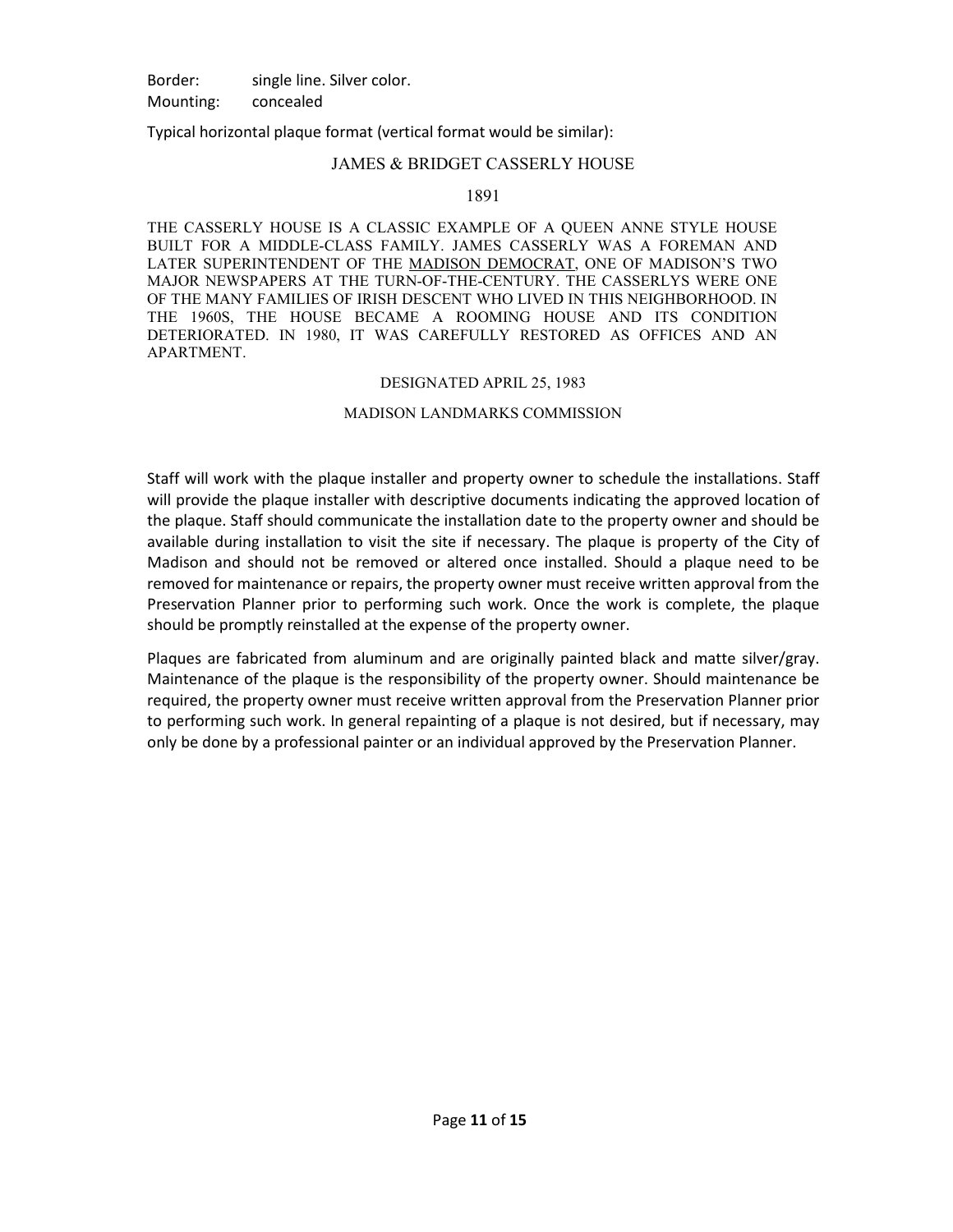## **CODE OF ETHICS**

**Landmarks Commission members are required to attend an in-person training conducted by the City Attorney's office. The general summary below cannot replace a full training nor does it constitute legal advice. As questions arise, contact the Office of the City Attorney or the City of Madison Ethics Board.**

The Ethics Code spells out standards of conduct intended to foster public trust and promote confidence in the integrity of government by avoiding the appearance of self-interest, personal gain, or benefit. The Code also requires written disclosures by most City elected officials, employees and appointees regarding their private financial or personal interests in matters that may affect the City. See Section [3.35 of the Madison General Ordinances \(MGO\).](http://studio524.net/how-to-choose-the-right-paint-colors-for-small-bedrooms/lovely-paint-colors-for-small-bedrooms/)

The Madison Ethics Code establishes guidelines to ensure that City elected officials, employees, and appointees (a) act impartially, responsibly and independently, (b) make decisions and policies through proper channels of City governmental structure, and (c) serve the public interest rather than some private interest.

The major areas of responsibility and accountability spelled out in the Code include:

- Disclosure of conflicts of interest and possible disqualification from subsequent action
- Use of office for private gain
- Disclosures of confidential or privileged information
- Receipt of gifts and favors
- Incompatible employment
- Restrictions after leaving office or appointment

As questions regarding conflicts of interest and the application of the Code of Ethics arise, commissioners should consult the Code of Ethics and the Office of the City Attorney. When in doubt, ask the City Attorney's Office or the City of Madison Ethics Board.<sup>1</sup>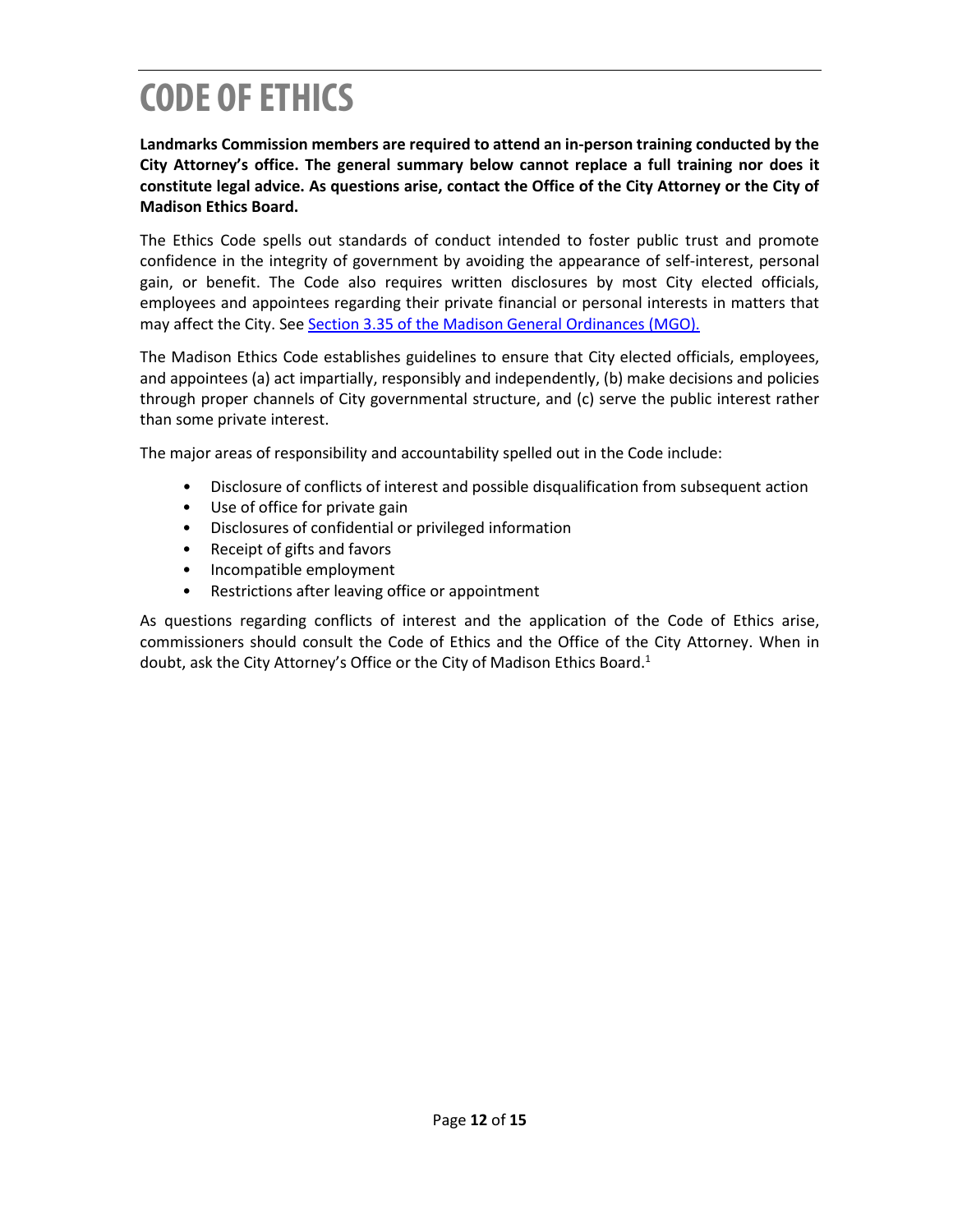### **OPEN MEETING REQUIREMENTS**

**Landmarks Commission members are required to attend an in-person training conducted by the City Attorney's office. The general summary below cannot replace a full training nor does it constitute legal advice. As questions arise, contact the Office of the City Attorney.**

"In recognition of the fact that a representative government of the American type is dependent upon an informed electorate, it is declared to be the policy of this state that the public is entitled to the fullest and most complete information regarding the affairs of government as is compatible with the conduct of governmental business." Wisconsin Statutes Section 19.81(1)

Applicable open meetings laws are found in Section 19.81 through 19.98 of the Wisconsin Statutes, reproduced in Section 3.71 Madison General Ordinances, and supplemented by Administrative Procedure Memorandum (APM) 3-13.The Landmarks Commission as a body must meet "open meeting" requirements set forth in these statutes and ordinances to ensure its business is conducted properly. Generally, staff is responsible for ensuring that the meeting is properly noticed and conducted in compliance with these rules.

Individual members are responsible for following certain requirements outside of noticed meetings. Common issues include, but are not limited to:

- Illegal meetings generally, a meeting occurs any time a group of members discusses Commission-related issues, if the group is large enough to take or block action on an issue. Social encounters among members should be limited to non-Commission topics of conversation. Tours by the Commission should be properly noticed to meet open meeting requirements.
- Email an email discussion between members could be an illegal meeting. Generally, email should not be used to conduct substantive issue-related Commission business. Messages from citizens to members should be forwarded to staff for dissemination to the full Commission. Messages from staff or an individual member to the full Commission are permissible on procedural issues, but members should take care to reply only to the sender (not reply-all).
- Conference calls a conference call between members could be an illegal meeting. Meetings may be conducted via conference call, but should be properly noticed as such and provide a public facility with speakerphone so the public is able to hear/participate.<sup>2</sup>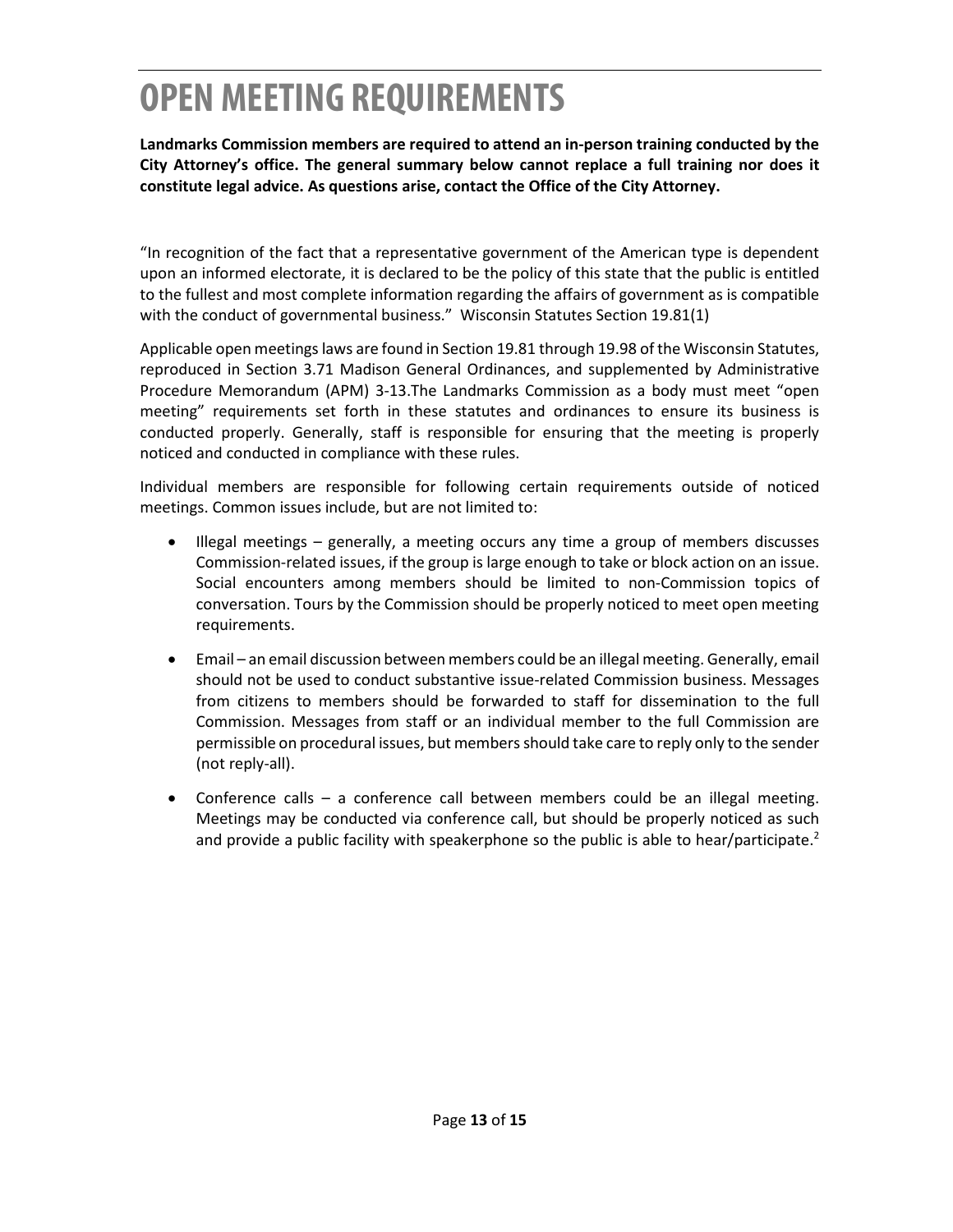### **DECISION MAKING**

**Landmarks Commission members are required to attend an in-person training conducted by the City Attorney's office. The general summary below cannot replace a full training nor does it constitute legal advice. As questions arise, contact the Office of the City Attorney.**

All parties who appear before the Commission are entitled to a fair and impartial hearing. This includes:

#### 1. **The appearance of fairness**

The Commission must make decisions in an impartial and unbiased manner. Actual bias is not required; an impermissibly high *risk* of bias is sufficient to compromise the appearance of fairness. Keen v. Dane County Board of Supervisors, 269 Wis.2d 488 (Ct. App 2003).

#### **2. Proper notice and hearing**

Notice is handled by City staff (e.g. publication, mailed notice, noting on agenda). Hearings serve the dual function of providing citizens with an opportunity to express their views and to inform the decision-making body regarding the views of the affected community members.

#### 3. **Decisions based on the standards and the evidence before the body**

Where decision-making standards are listed in the ordinances, the Commission must follow them. It is the responsibility of the applicant to demonstrate that a proposal meets the standards, and the responsibility of the Commission to explain how it came to a determination. Unless specifically required by statute or ordinance, particularized written findings are not necessary, nor are there "magic words" that must be used. However, a simple statement that "the standards are met" or "are not met" is insufficient to inform the applicant of the reasons for the determination. The decision and the transcript must provide a record that allows meaningful judicial review.3

### **LEGAL ADVICE PROVIDED BY CITY ATTORNEY**

Legal advice provided by the City Attorney is privileged and provided on a confidential basis. It should not be released to third parties or discussed at a public meeting, unless the advice is in a formal memorandum that Planning Staff and the City Attorney intend be distributed to the public.